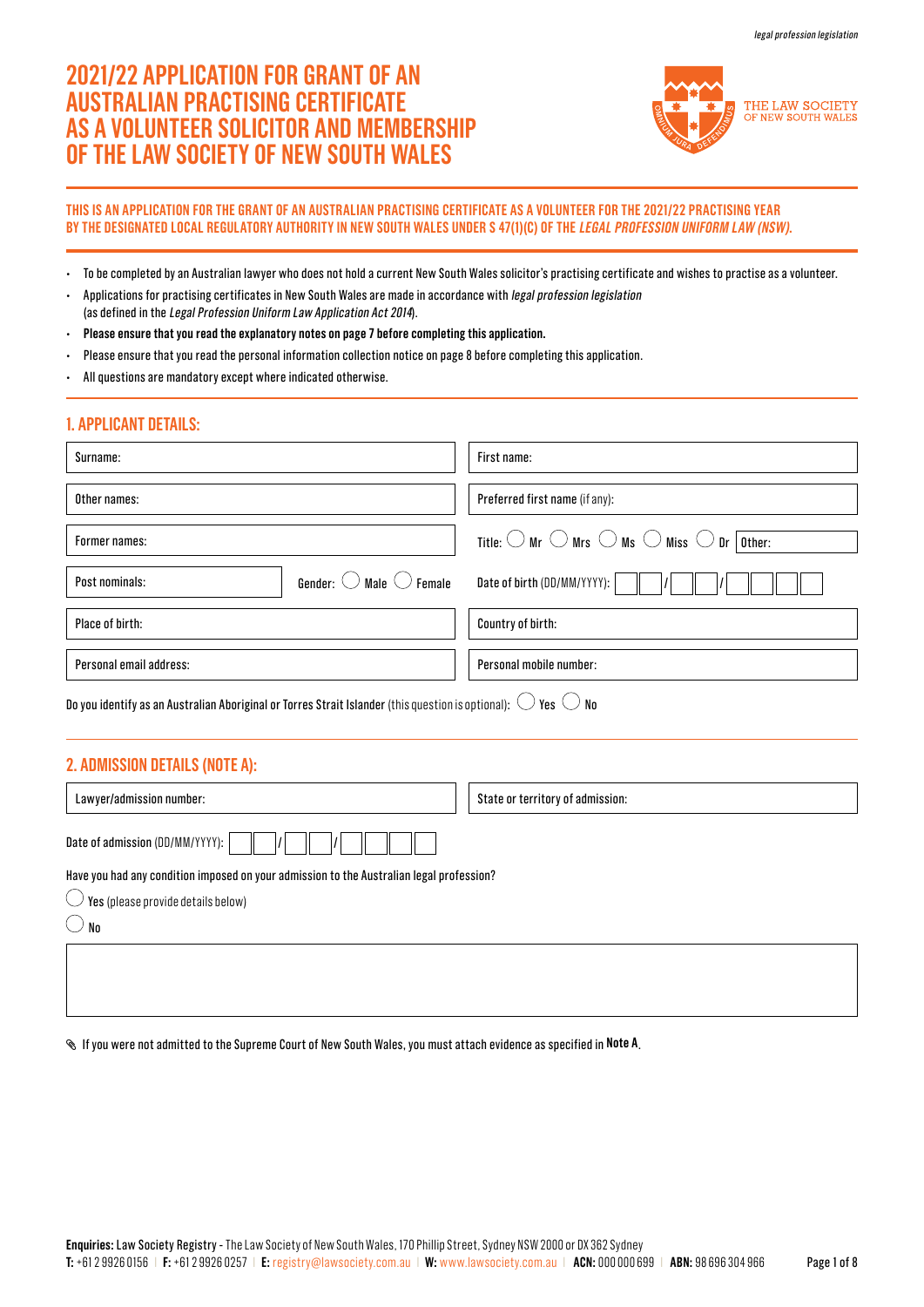# **3. ELIGIBILITY TO APPLY FOR A PRACTISING CERTIFICATE (NOTE B)**

I reasonably expect my principal place of practice to be:  $\bigcirc$  New South Wales  $\bigcirc$  Other Australian jurisdiction  $\bigcirc$  Outside of Australia

If not New South Wales, please provide details:

Attach additional page if necessary.

# **4. COMMUNITY LEGAL SERVICE DETAILS - WHERE YOU VOLUNTEER (NOTE C)**

| Name of community legal service:          |                  |
|-------------------------------------------|------------------|
| Street number and name:                   |                  |
| Suburb:                                   | State:           |
| Country:                                  | DX:<br>Postcode: |
| Telephone:                                | Fax:             |
| Mobile:                                   | Email address:   |
| Publication email address (if different): |                  |

# **5. ADDRESS DETAILS (NOTE D)**

## **Residential address:**

| Street number and name:                                                                                                                                                          |        |           |
|----------------------------------------------------------------------------------------------------------------------------------------------------------------------------------|--------|-----------|
| Suburb:                                                                                                                                                                          | State: |           |
| Country:                                                                                                                                                                         |        | Postcode: |
| Address for service (must be a physical address):                                                                                                                                |        |           |
| Do you agree for this 'Address for Service' to display on an online register?                                                                                                    |        |           |
| $\bigcirc$ Yes<br>$\mathsf{No}$                                                                                                                                                  |        |           |
| Name:                                                                                                                                                                            |        |           |
| Street number and name:                                                                                                                                                          |        |           |
| Suburb:                                                                                                                                                                          | State: |           |
| Country:                                                                                                                                                                         |        | Postcode: |
| Preferred postal address:                                                                                                                                                        |        |           |
| $\circlearrowright$ Principal place of practice $\circlearrowright$ Residential address $\circlearrowright$ Address for service $\circlearrowright$ Other (please specify below) |        |           |
| Street number and name:                                                                                                                                                          |        |           |
| Suburb:                                                                                                                                                                          | State: |           |
| Country:                                                                                                                                                                         |        | Postcode: |

**Enquiries:** Law Society Registry - The Law Society of New South Wales, 170 Phillip Street, Sydney NSW 2000 or DX 362 Sydney **T:** +61 2 9926 0156 | **F:** +61 2 9926 0257 | **E:** [registry@lawsociety.com.au](mailto:registry%40lawsociety.com.au?subject=) | **W:** <www.lawsociety.com.au> | **ACN:** 000 000 699 | **ABN:** 98 696 304 966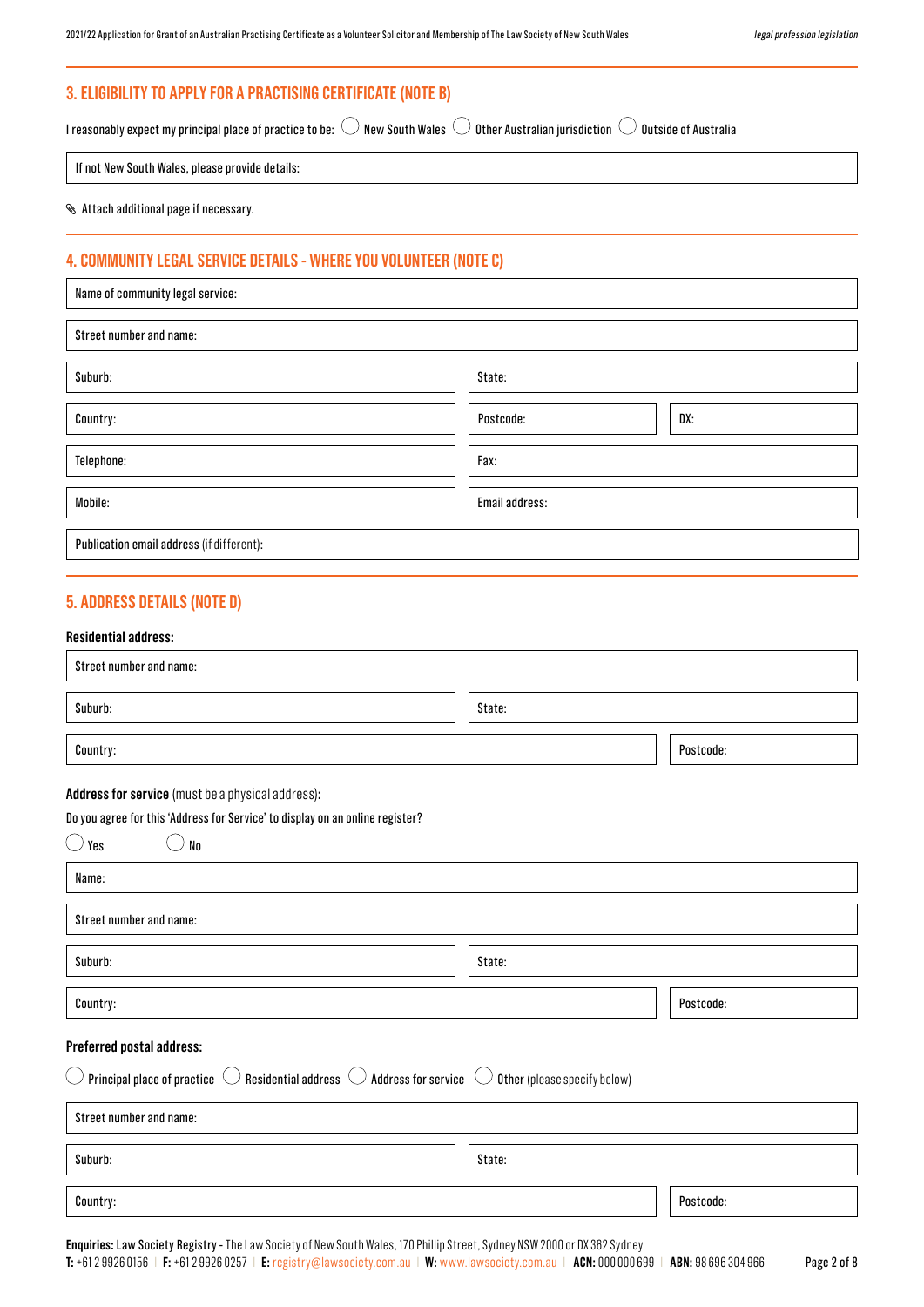# **6. OTHER PLACES OF PRACTICE (NOTE E)**

Do you intend to practise as a volunteer with more than one entity?  $\bigcirc$  Yes (please complete additional practice details below)  $\bigcirc$  No

| Name of other entity:                     |                  |
|-------------------------------------------|------------------|
| Street number and name:                   |                  |
| Suburb:                                   | State:           |
| Country:                                  | DX:<br>Postcode: |
| Telephone:                                | Fax:             |
| Mobile:                                   | Email address:   |
| Publication email address (if different): |                  |

#### Attach additional page if necessary.

## **7. FOREIGN LANGUAGES (NOTE F)** (this question is optional)

## Do you speak a foreign language fluently?

 $\bigcirc$  Yes (please specify below)

 $\bigcirc$  No

# **8. PRACTISING CERTIFICATE TYPE (NOTE G)**

I am applying for a practising certificate as a:

Volunteer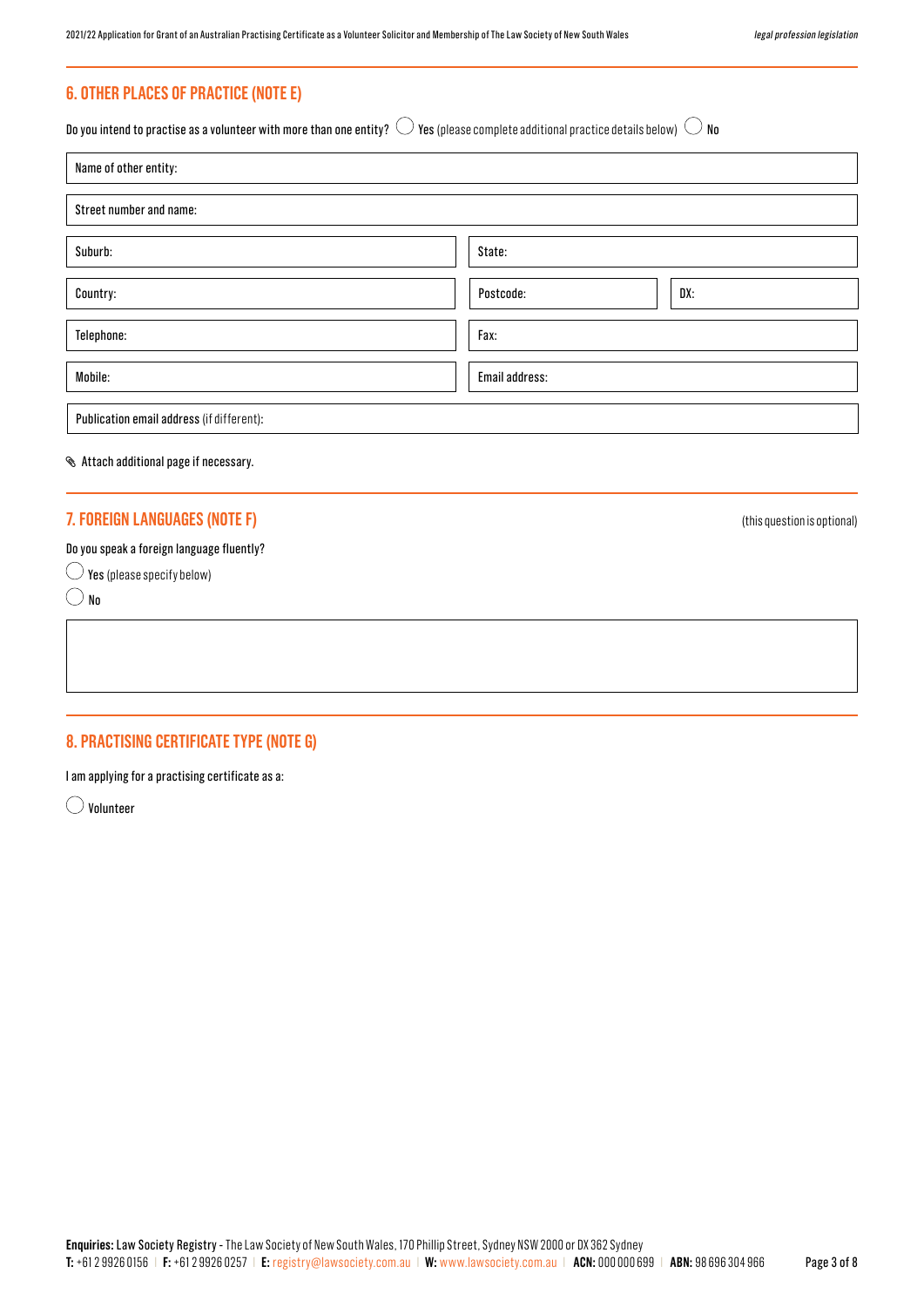# **10. SHOW CAUSE EVENTS (NOTE I)** Is there any matter referred to in Note I which is applicable to you and which you have not previously disclosed in writing to the Law Society?  $\bigcirc$  Yes (please complete and submit a 'Notice of Show Cause Event' form as indicated in Note I)  $\bigcirc$  No **9. FIT AND PROPER PERSON (NOTE H)**  Is there any matter referred to in Note H which is applicable to you and which you have not previously disclosed in writing to the Law Society?  $\bigcirc$  Yes (please provide a statement as required in Note H of all matters not previously disclosed in writing to the Law Society)  $\bigcirc$  No

# **11. CURRENT OR PREVIOUSLY HELD PRACTISING CERTIFICATE (NOTE J)**

You must provide an answer to each of the following questions:

Have you ever held a solicitor's practising certificate in New South Wales?

| $\bigcirc$ Yes (please provide details below) |
|-----------------------------------------------|
|                                               |

| ۰, | ×<br>× |
|----|--------|

 $\bigcirc$  No

Have you ever held a solicitor's practising certificate in an Australian jurisdiction other than New South Wales?

| Yes (please provide details below)                                                                                                                                   |
|----------------------------------------------------------------------------------------------------------------------------------------------------------------------|
| No                                                                                                                                                                   |
| Do you hold a current practising certificate in another Australian jurisdiction as at the date of this application?<br>$\bigcirc$ Yes (please provide details below) |
| Nn                                                                                                                                                                   |
| Have you ever held a practising certificate or been registered to practise in a foreign jurisdiction?                                                                |
| Yes (please provide details below)                                                                                                                                   |

Attach additional page if necessary.

#### **12. DECLARATION**

I declare that the contents of this application are true and correct. I wish to apply for an Australian practising certificate as a volunteer and have my name entered in the register of local practising certificates in New South Wales. I declare that I am not aware of any finding, conduct or event, which would affect my fitness to hold a practising certificate, other than that which is disclosed above, or previously disclosed. I acknowledge that under a volunteer practising certificate I may only engage in legal practice both as a volunteer at a community legal service and otherwise on a pro bono basis, only, as determined by The Law Society Council. I acknowledge that payment of the Membership Fee indicates that I also wish to become a Solicitor Member of The Law Society of New South Wales for the 2021/22.

| Dated (DD/MM/YY' |  |  |
|------------------|--|--|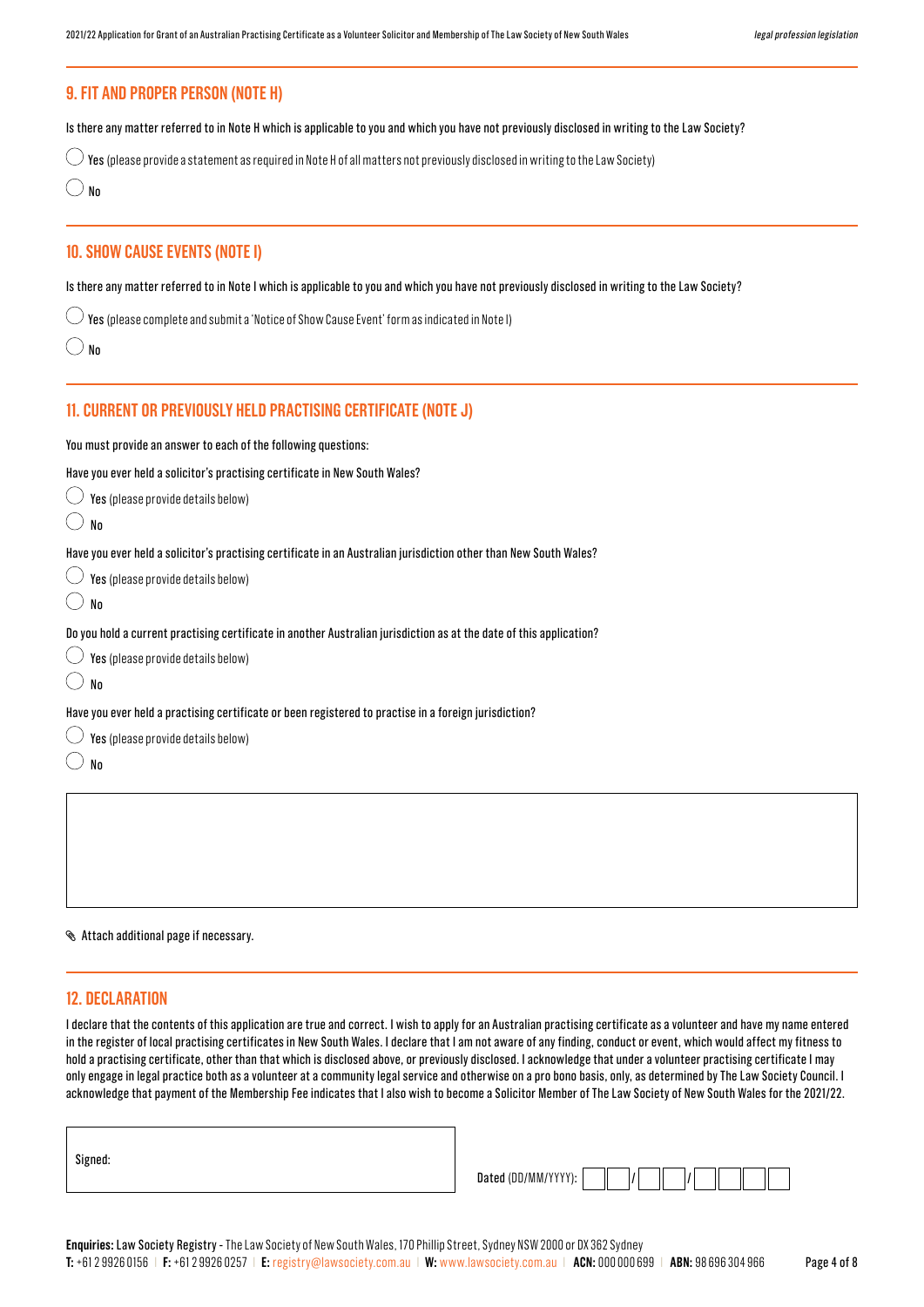# **13. SCHEDULE OF FEES AND PAYMENT**

| <b>Practising Certificate Category</b>                                                                                                         | <b>Practising Certificate Fee</b> | <b>Fidelity Fund Contribution</b>                                | <b>Membership Fee</b> | <b>Total Fee</b> |
|------------------------------------------------------------------------------------------------------------------------------------------------|-----------------------------------|------------------------------------------------------------------|-----------------------|------------------|
| Volunteer                                                                                                                                      | Nil                               | Nil                                                              | \$440                 | \$440            |
| The Membership Fee includes \$40 GST.<br>If you would like to be a member of The Law Society of New South Wales, please provide payment below. |                                   |                                                                  |                       |                  |
| <b>Payment details:</b>                                                                                                                        |                                   |                                                                  |                       |                  |
| Cheque/money order (made payable to The Law Society of New South Wales and attached to application form)                                       |                                   |                                                                  |                       |                  |
| EFTPOS (payment to be made in person at the Law Society)                                                                                       |                                   |                                                                  |                       |                  |
| Credit card:                                                                                                                                   |                                   |                                                                  |                       |                  |
| Amount to be charged: \$                                                                                                                       |                                   | Card type: $\bigcirc$ Amex $\bigcirc$ Mastercard $\bigcirc$ Visa |                       |                  |
| Card number:                                                                                                                                   |                                   |                                                                  | Expiry date:          |                  |
| Cardholder's name:                                                                                                                             |                                   |                                                                  |                       |                  |
| Cardholder's signature:                                                                                                                        |                                   |                                                                  |                       |                  |

# **14. LODGEMENT OF APPLICATION FORM**

#### **Please return completed form by either:**

|  | Email: | registry@lawsociety.com.au |
|--|--------|----------------------------|
|--|--------|----------------------------|

- Fax: +61 2 9926 0257
- Post: **LAW SOCIETY REGISTRY**  170 Phillip Street, Sydney NSW 2000 or DX 362 Sydney

# **Please direct any queries to the Registry on:**

| Email:     | registry@lawsociety.com.au |
|------------|----------------------------|
| Telephone: | +61 2 9926 0156            |
| Fax:       | +61 2 9926 0257            |

| <b>OFFICE USE ONLY:</b> |                  |  |
|-------------------------|------------------|--|
| Date received:          | Issue date:      |  |
| LSID:                   | Practice number: |  |
| Receipt number:         | File number:     |  |
| <b>Conditions:</b>      |                  |  |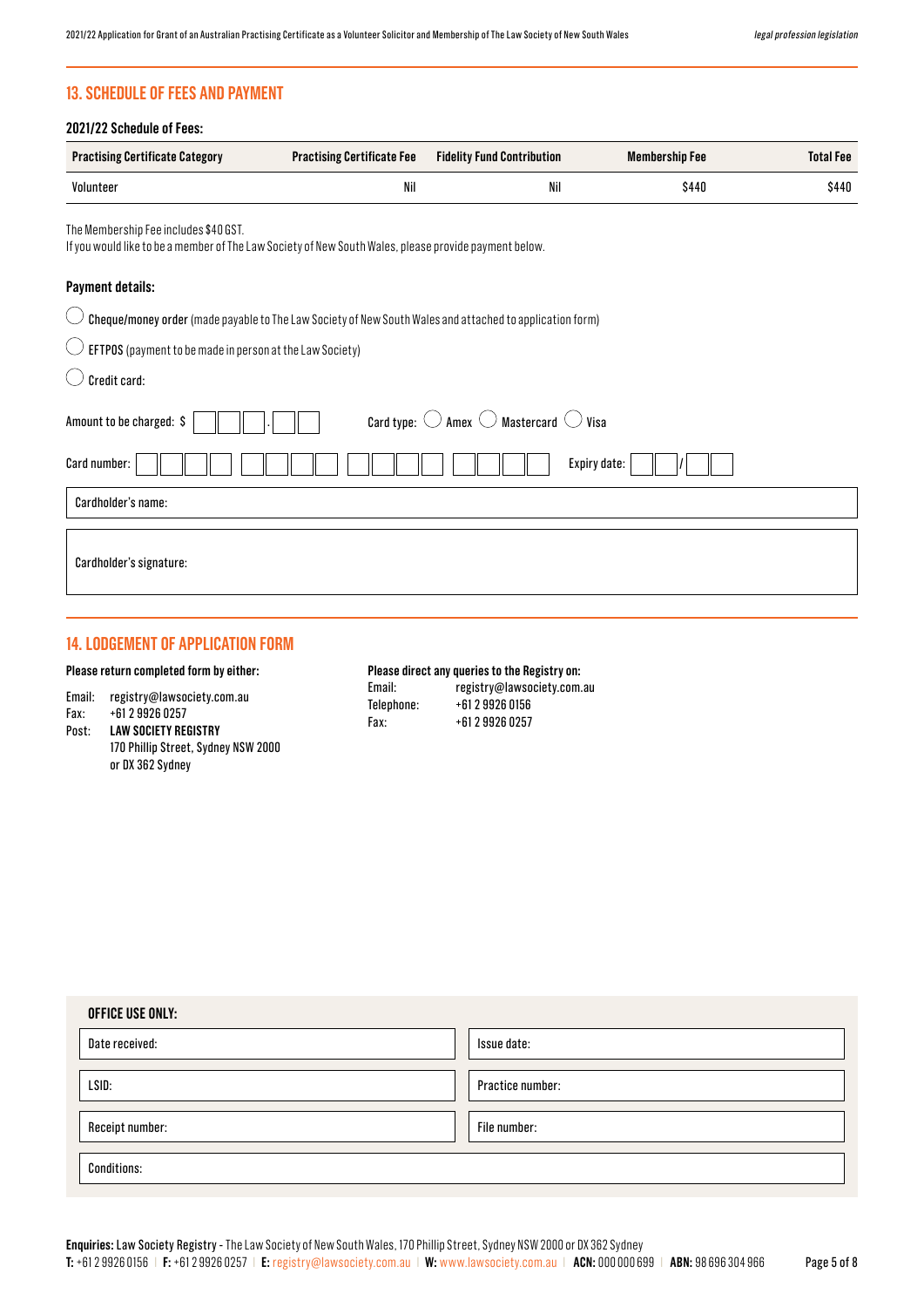# **SOLICITOR MEMBERSHIP BENEFITS OF THE LAW SOCIETY OF NEW SOUTH WALES**

#### **Solicitor member benefits of The Law Society of New South Wales**

As Australia's largest and most influential association for solicitors, we are committed to providing strong leadership and effective representation for the legal profession. As a member, you will benefit from a rich pool of services designed to empower and support you in your practice including:

#### **Supporting your career and wellbeing**

- Access to our LawInform portal which hosts one of the largest CPD programs in Australia with face-to-face, online, and on-demand courses. You can track your CPD progress and receive up to 30 per cent off selected courses.
- Get the latest information on how innovation is changing the profession via a number of Future of Law and Innovation in the Profession (FLIP) initiatives held throughout the year.
- The opportunity to join one of our mentoring programs as either a mentor or mentee.
- Access to NSW Young Lawyers committees and resources.
- Access to a range of wellbeing related services, including our complimentary Staying Well in the Law webcasts and online resources as well as the Solicitor Outreach Service (SOS) (available to NSW solicitors).

#### **Strengthening your practice**

- Connect your practice to members of the public in need of legal advice through our solicitor referral service.
- Access to a range of committee resources and events in specific areas of practice.
- Utilise our CBD spaces, including a well-equipped training room, multiple function rooms, visiting solicitor rooms, purpose-designed mediation and arbitration facilities, and the Law Society fine dining restaurant services.
- Online and in-person access to the Law Society library and research services.
- Access a range of precedents and forms developed by leading practitioners.
- Member-only access to the Law Society of New South Wales Professional Standards Scheme, which allows members in private practice to limit their occupational liability.
- Become recognised as an expert in your area of practice with member-only opportunities to apply for the Specialist Accreditation program.
- Access to exclusive discounts and upgrades on business and lifestyle products and services from more than 25 organisations through our Member Benefits Program.

#### **Serving your profession**

- Complimentary help with ethical and legal matters through our confidential advice lines.
- Meet your peers and the profession's leading minds with more than 100 events each year, covering everything from thought leadership forums to gala dinners, expert panels, conferences, fundraisers and more.
- Annual subscription to the award-winning LSJ magazine, online version, plus access to the digital archive of every issue published since 1963.
- Regular email updates on legal current affairs, legislative changes, upcoming training and events and exclusive member services via Monday Briefs and segment-specific e-Newsletters.
- Access a range of useful resources at discounted prices, including legal documents, books, leaflets, handbooks and merchandise via our online shop.

#### **Safeguarding your community**

- Become an advocate for the profession and make a direct impact on law reform and policy development by serving on one of 18 expert policy and practice committees.
- Our Pro Bono Scheme connects firms willing to provide pro bono assistance to disadvantaged members of the community in need of legal services.
- Give back to the legal community by adding your expertise to one of our volunteer mock law or mentoring programs.

For a comprehensive guide to what membership of the Law Society can provide, including partner-specific terms and conditions, visit: lawsociety.com.au/membership. Information correct as at May 2021.

# **GENERAL NOTES**

#### **Application and practice notes**

- An application that fails to provide mandatory information (including payment), or provides incomplete or misleading information, will be treated as an incomplete application.
- An incomplete application will be treated as 'not received' for the purposes of the legal profession legislation, and will be returned to the applicant. It will then be up to the applicant to decide whether or not to proceed with the application.
- If the applicant wishes to proceed, the applicant will need to resubmit their application by completing the missing/incomplete information in their original application and redeclaring the same application. Until the requisite information is provided, the Law Society Council will not consider granting a practising certificate.
- If the applicant does not wish to proceed, the applicant may request to withdraw the application and refund the application fees.
- It is at the discretion of the Law Society Council whether to grant a practising certificate. Mere lodgement of an application form with the relevant fees does not entitle the applicant to commence practice.
- A practising certificate will not be granted unless professional indemnity insurance requirements are met. A law practice must have professional indemnity insurance cover before commencing to engage in legal practice. This insurance must be maintained at all times while engaged in legal practice.
- A practising certificate will be granted with the supervised legal practice condition unless the condition is inapplicable to the practitioner or an application for the removal of the condition has been granted.

#### **Membership of the Law Society**

- Membership of the Law Society is optional. You will still need to pay the Practising Certificate Fee and Fidelity Fund Contribution (where applicable) in order to be granted a practising certificate.
- Payment of the Membership Fee will be regarded by the Law Society as an application to be a Solicitor Member of the Law Society. Your membership will be administered in accordance with the Articles of Association of the Law Society. Please note that information you have previously provided to the Law Society will be utilised to effect and administer your membership of the Law Society.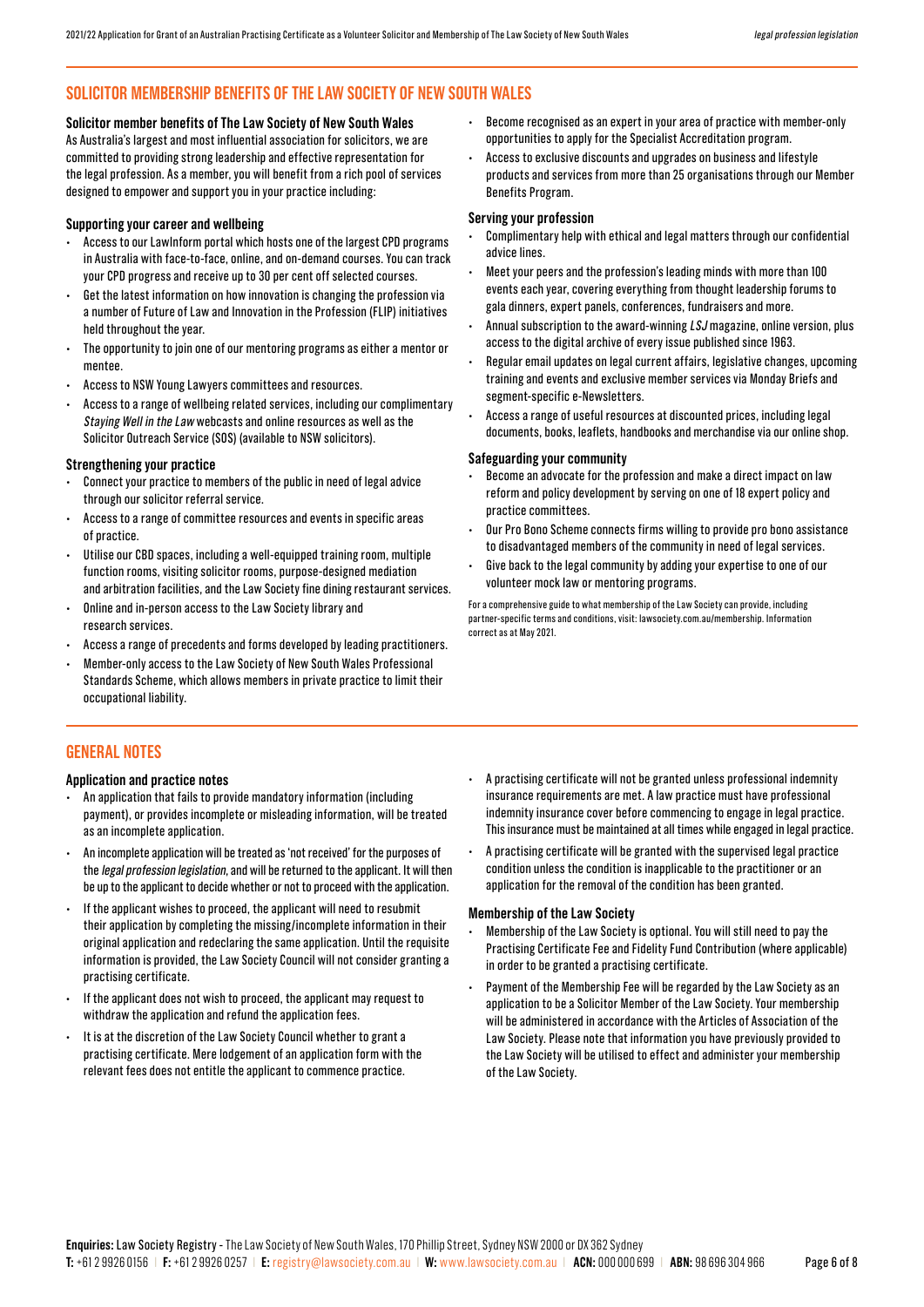# **EXPLANATORY NOTES**

#### **Note A: Admission details**

If you have been admitted or registered to practise in a jurisdiction other than New South Wales, you must provide evidence of your admission and suitability in each of these jurisdictions as follows:

- If you have been admitted in an Australian jurisdiction other than New South Wales but did not hold a practising certificate in that jurisdiction, you must provide a certified copy of your interstate admission certificate.
- If you have been admitted in an Australian jurisdiction other than New South Wales and held a practising certificate in that jurisdiction, you must provide a current Certificate of Fitness and Good Standing from the appropriate regulatory authority. A Certificate of Fitness and Good Standing is only current for 28 days from the date of issue and must be current on the intended commencement date of your practising certificate.
- If you have not been admitted in another Australian jurisdiction other than New South Wales but have held a practising certificate in another Australian jurisdiction, you must provide a current Certificate of Fitness and Good Standing from the appropriate regulatory authority. A Certificate of Fitness and Good Standing is only current for 28 days from the date of issue and must be current on the intended commencement date of your practising certificate.
- If you have also been admitted and registered to practise in a foreign jurisdiction, you must provide a current Certificate of Fitness and Good Standing from the appropriate regulatory authority where this is possible. A Certificate of Fitness and Good Standing is only current for 28 days from the date of issue and must be current on the intended commencement date of your practising certificate.

#### **Note B: Eligibility to apply for a practising certificate**

Rule 12(1) of the Legal Profession Uniform General Rules 2015 provides that an application for an Australian practising certificate must state the participating jurisdiction that the applicant reasonably intends will be the applicant's principal place of legal practice in Australia.

#### **Principal place of practice**

Section 44(4) of the Legal Profession Uniform Law (NSW) provides that an application cannot be made in this jurisdiction unless the applicant reasonably intends that this jurisdiction will be his or her principal place of practice during the currency of the certificate applied for.

#### **Note C: Practice details**

For the purposes of reporting you will be assigned to your principal place of practice on the Law Society records.

In order to be granted a volunteer practising certificate it is necessary to provide details of the community legal services at which you will be volunteering as engaging in legal practice as a volunteer is only possible when covered by the professional indemnity insurance cover held by the community legal service.

#### **Change in practice details**

Clause 61 of the Legal Profession Uniform Law Application Regulation 2015 requires a local legal practitioner to notify the Law Society of any changes to particulars relating to the practitioner within 7 days after the change occurs. If you need to change your details, please notify the Law Society in writing.

#### **Note D: Address details**

Section 442(1)(b) of the Legal Profession Uniform Law (NSW) requires the Law Society's Register to include an address for service for each local legal practitioner. The address for service must be a physical street address.

Section 149(8) of the Legal Profession Uniform Law Application Act 2014 requires the Law Society Council to make the Register publically available for inspection. The address for service will appear on this version of the Register, unless special circumstances warrant it not being publicly available.

Section 149(7) of the Legal Profession Uniform Law Application Act 2014 provides that the Law Society Council may publish information recorded on the Register to members of the public in circumstances it considers appropriate.

#### **Note E: Other places of practice**

Legal practitioners engaging in legal practice as a volunteer with more than one entity are required to complete this question.

#### **Note F: Foreign languages**

This information may appear on the Law Society's website unless you advise that you do not wish for it to be disclosed.

#### **Note G: Practising certificate type**

The practising certificate granted by the Law Society Council will reflect the conditions to which you are subject.

- **• 'Volunteer'** means that the holder is subject to the condition that they are authorised to engage in legal practice both as a volunteer at a community legal service and otherwise on a pro bono basis, only, as determined by the Law Society Council.
- Discretionary conditions imposed by the Law Society Council may prohibit, restrict or regulate the provision of legal services by an Australian legal practitioner at community legal services and otherwise on a pro bono basis, only, including the provision of legal services by a volunteer in respect of any pro bono projects approved by the Law Society Council.
- Details of Community Legal Services in New South Wales are available on the Law Society's website. The Law Society Council has approved a volunteer engaging in pro bono practice under National Pro Bono Projects approved by the Australian Pro Bono Centre.
- Information on other conditions that may apply is available on the Law Society's website.

#### **Note H: Fit and proper person**

Applicants must address each of the matters referred to in rule 13(1) of the Legal Profession Uniform General Rules 2015 in considering whether or not they are a fit and proper person to hold an Australian practising certificate. These Rules are available on the Law Society's website at www.lawsociety.com.au.

#### **Note I: Show cause events**

Section 87 of the Legal Profession Uniform Law (NSW) requires that an applicant must provide to the Law Society Council a statement about any automatic show cause event and explain why, despite the show cause event, the applicant considers himself or herself to be a fit and proper person to hold a practising certificate.

An automatic show cause event is a bankruptcy-related event, a conviction for a serious offence or a tax offence. Please refer to sections 86 and 87, and the definitions in section 6, of the Legal Profession Uniform Law (NSW) to determine if you are required to provide a statement.

Please contact the Professional Standards Department on (02) 9926 0110 for assistance.

#### **Note J: Current or previously held practising certificate**

Please note that if you currently hold an Australian practising certificate you will need to surrender that certificate before this certificate can be granted.

The Law Society Council may require you to furnish such further information as it considers relevant to its determination of the application within such time as it specifies.